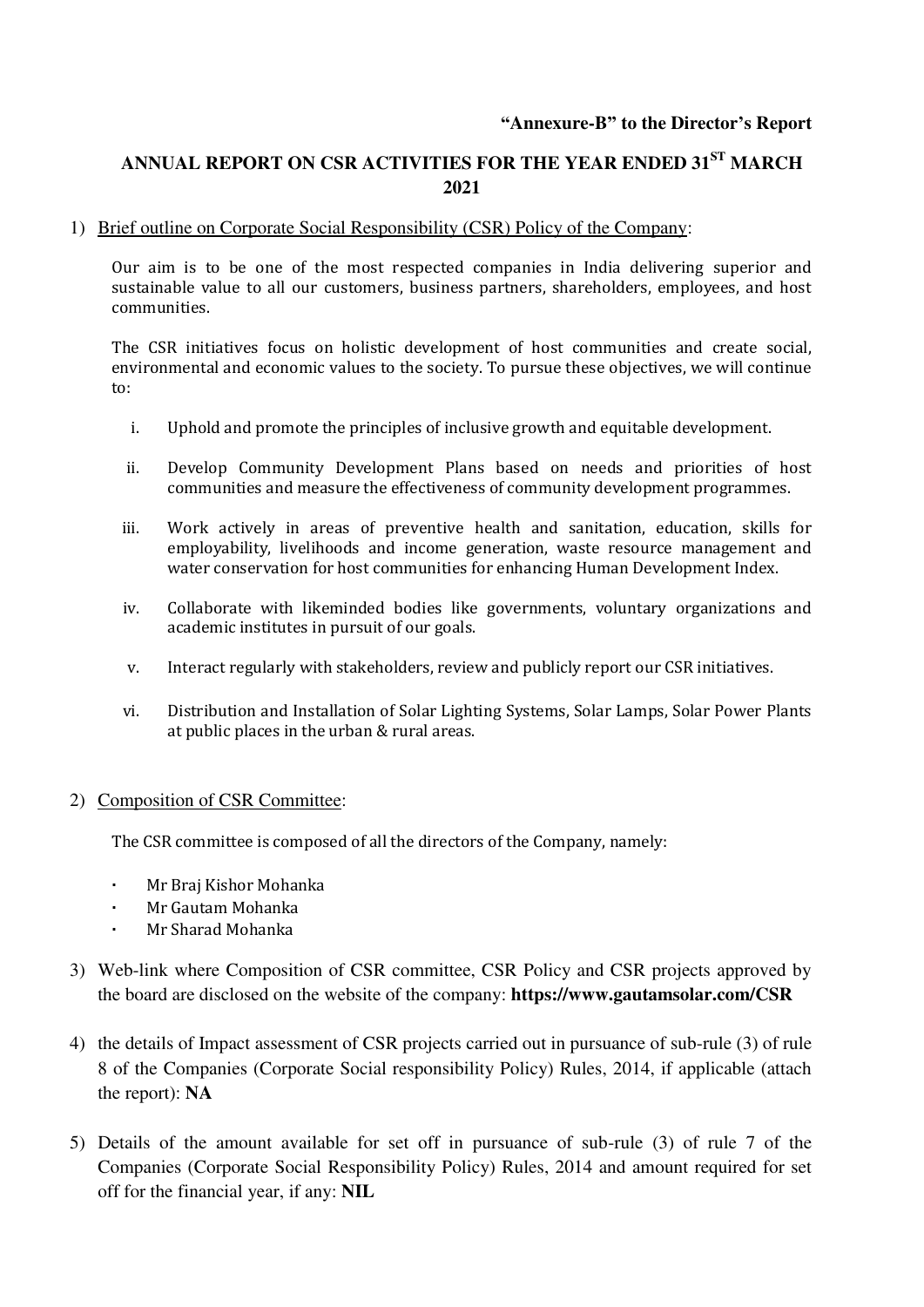| FY                 | <b>Net Profit Before Taxes in</b> |
|--------------------|-----------------------------------|
|                    | Rs.                               |
| 2017-18            | 20,29,94,265.68                   |
| 2018-19            | 22,29,65,386.40                   |
| 2019-20            | 8,83,59,479.68                    |
| Total              | 51,43,19,131.77                   |
| Average of 3 Years | 17,14,39,711.00                   |

6) Average Net Profit of the Company as per Section 135(5): **Rs 17.15 Crores**

2% of the Average Net Profits in last 3 FYs as above, i.e. of Rs. 17,14,39,711/- = **Rs 34,28,800/-**

| (a) | Two percent of average net profit of the company of last three | $34,28,800/-$     |
|-----|----------------------------------------------------------------|-------------------|
|     | financial years as per Section $135(5)$                        |                   |
| (b) | Surplus arising out of the CSR projects or programmes or       | $(-)$ 55,30,925/- |
|     | activities of the previous financial years                     |                   |
| (c) | Amount required to be set off for the financial year, if any   | Nil               |
| (d) | Total CSR obligation for the financial year $(7a+7b-7c)$       | $89,59,725/-$     |

8. (a) CSR amount spent or unspent for the financial year:

| <b>Total Amount</b>  |                    | <b>Amount Unspent (in Rs.)</b>     |                    |                                             |                       |  |  |  |
|----------------------|--------------------|------------------------------------|--------------------|---------------------------------------------|-----------------------|--|--|--|
| <b>Spent for the</b> |                    | <b>Total Amount transferred to</b> |                    | Amount transferred to any fund specified    |                       |  |  |  |
| <b>Financial</b>     |                    | <b>Unspent CSR Account as per</b>  |                    | under Schedule VII as per second proviso to |                       |  |  |  |
| Year.                | section $135(6)$ . |                                    | section $135(5)$ . |                                             |                       |  |  |  |
| (in Rs.)             | Amount.            | Date<br><sub>of</sub>              | Name of the        | Amount                                      | Date<br><sub>of</sub> |  |  |  |
|                      |                    | transfer                           | <b>Fund</b>        |                                             | transfer.             |  |  |  |
| $2,74,855/-$         | 86, 84, 870/-      | Not Transferred                    | $-$                | $- -$                                       | $- -$                 |  |  |  |
|                      |                    | yet (Please See                    |                    |                                             |                       |  |  |  |
|                      |                    | the reasons                        |                    |                                             |                       |  |  |  |
|                      |                    | given in Para                      |                    |                                             |                       |  |  |  |
|                      |                    | 11)                                |                    |                                             |                       |  |  |  |

(b) Details of CSR amount spent against on-going projects for the financial year:

| (1)          | (2)                       | (3)                                    | (4)           | $\left( 5\right)$        |                  | (6)                 |
|--------------|---------------------------|----------------------------------------|---------------|--------------------------|------------------|---------------------|
| Sl.<br>No.   | Name of the Project       | Item from the list of<br>activities In | Local<br>area | Location of the project. |                  | Project<br>duration |
|              |                           | <b>Schedule VII to the</b><br>Act.     | (Yes/No)      | State.                   | District.        |                     |
| $\mathbf{1}$ | COVID-19 crisis,          |                                        |               |                          |                  |                     |
|              | Education to Under-       |                                        |               | <b>Delhi</b>             | <b>New Delhi</b> |                     |
|              | Privileged Children,      | $(i)$ & $(ii)$                         | Yes           |                          |                  |                     |
|              | Distribution/Installation |                                        |               |                          |                  | 4 Years             |
|              | of Solar Light Lamps in   |                                        |               | <b>Uttarakhand</b>       | <b>Haridwar</b>  |                     |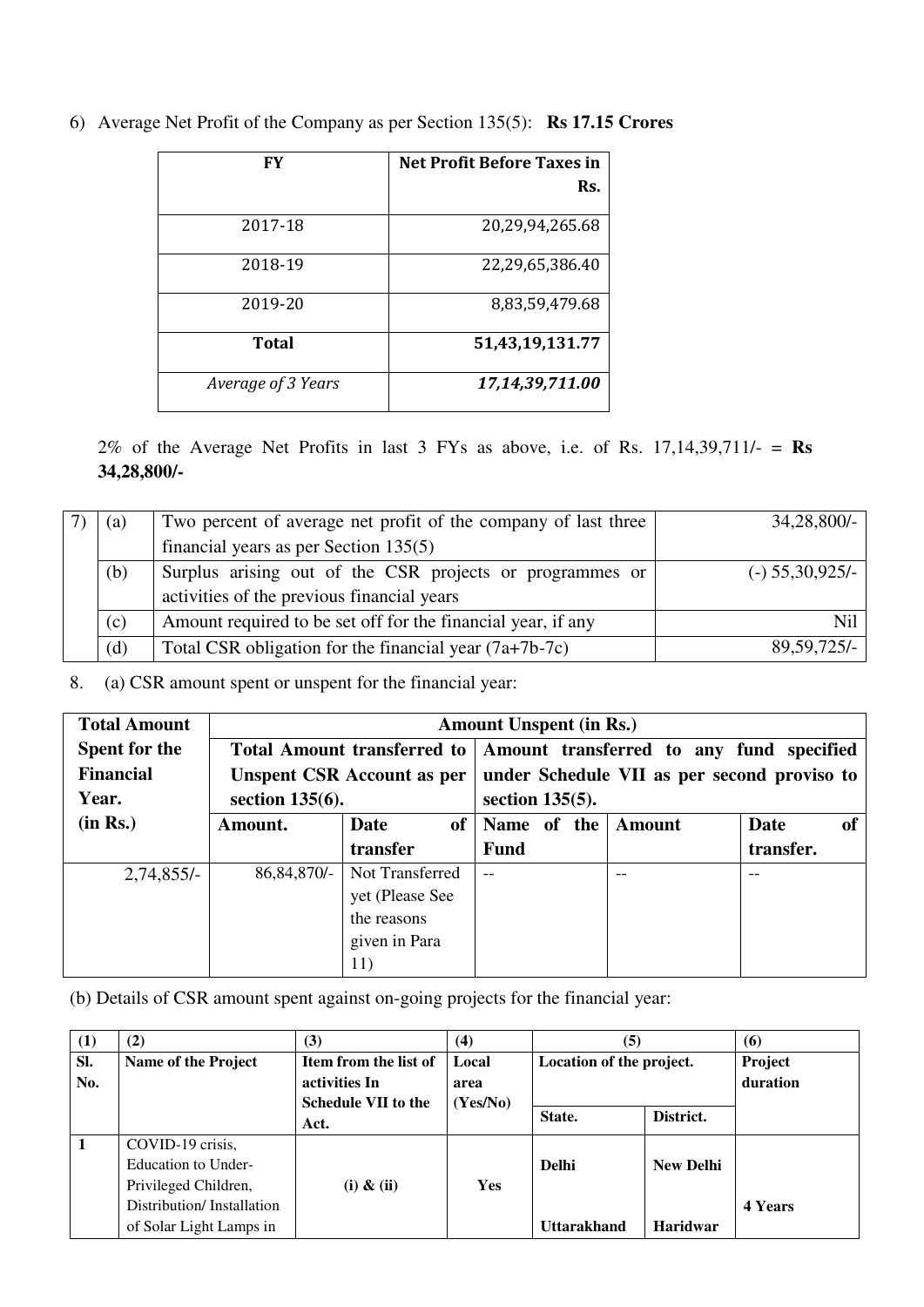| etc<br>rura.<br><b>TTO</b><br>algas.<br>, |  |  |  |
|-------------------------------------------|--|--|--|

| (7)           | (8)                    | (9)                    | (10)                    | (11)                            |                                    |  |
|---------------|------------------------|------------------------|-------------------------|---------------------------------|------------------------------------|--|
| Amount        | Amount spent in the    | Amount                 | Mode of                 | <b>Mode of Implementation -</b> |                                    |  |
| allocated     | current financial Year | transferred to         | <b>Implementation -</b> |                                 | <b>Through Implementing Agency</b> |  |
| for the       | $(in Rs.)$ Lakhs       | <b>Unspent CSR</b>     | Direct (Yes/No)         |                                 |                                    |  |
| project (in   |                        | <b>Account for the</b> |                         |                                 |                                    |  |
| $Rs.$ )       |                        | project as per         |                         | Name.                           | <b>CSR</b> registration            |  |
|               |                        | Section $135(6)$ (in   |                         |                                 | number.                            |  |
|               |                        | $Rs.$ ).               |                         |                                 |                                    |  |
| 86, 84, 870/- | NIL.                   | 86, 84, 870/-          | Yes                     | <b>NA</b>                       | <b>NA</b>                          |  |
|               |                        | (Please See the        |                         |                                 |                                    |  |
|               |                        | reasons given in       |                         |                                 |                                    |  |
|               |                        | Para $11)$             |                         |                                 |                                    |  |
|               |                        |                        |                         |                                 |                                    |  |

(c) Details of CSR amount spent against other than on-going projects for the financial year:

| (1)                     | (2)                                                                             | (3)                                                                                              | (4)                                     |                                    | (5)                               | (6)                                                                   | (7)                                                |                                            | (8)                                            |
|-------------------------|---------------------------------------------------------------------------------|--------------------------------------------------------------------------------------------------|-----------------------------------------|------------------------------------|-----------------------------------|-----------------------------------------------------------------------|----------------------------------------------------|--------------------------------------------|------------------------------------------------|
| SI.<br>No.              | Name of the<br>Project                                                          | <b>Item from</b><br>the list of<br><b>activities</b><br><b>In Schedule</b><br>VII to the<br>Act. | Local<br>area<br>(Yes/N)<br>$\bf{0}$ ). | <b>Location of the</b><br>project. |                                   | Amount<br>spent in the<br>current<br>financial<br>Year (in<br>$Rs.$ ) | Mode of<br>Implementati<br>on - Direct<br>(Yes/No) | Mode of<br><b>Through</b><br><b>Agency</b> | <b>Implementation -</b><br><b>Implementing</b> |
|                         |                                                                                 |                                                                                                  |                                         | State.                             | District.                         |                                                                       |                                                    | <b>Name</b>                                | CSR<br>registration<br>number.                 |
| $\mathbf{1}$            | <b>Awareness</b><br>Programme<br>For COVID-<br>19 Safety,<br><b>Vaccination</b> | <b>Health</b>                                                                                    | Yes                                     | Rajasth<br>an                      | <b>Various</b><br><b>District</b> | 1,39,200.00                                                           | Yes                                                | <b>NA</b>                                  | NA                                             |
| $\overline{2}$          | Pushpa<br><b>Valiya</b><br><b>Charitable</b><br><b>Nursing</b><br>Home          | <b>Health</b>                                                                                    | Yes                                     | <b>Uttara</b><br>khand             | <b>Haridwa</b><br>r               | 7,080.00                                                              | <b>Yes</b>                                         | <b>Na</b>                                  | <b>Na</b>                                      |
| $\overline{\mathbf{3}}$ | Sri<br><b>Aurobindo</b><br>Ashram                                               | <b>Social</b><br>Welfare                                                                         | Yes                                     | Delhi                              | Delhi                             | 1,00,000.00                                                           | Yes                                                | <b>Na</b>                                  | <b>Na</b>                                      |
| $\overline{\mathbf{4}}$ | <b>Solar Street</b><br><b>Lighting</b><br><b>Systems</b>                        | <b>Social</b><br>Welfare                                                                         | Yes                                     | UP                                 | <b>Bulands</b><br>ahar            | 28,575.00                                                             | <b>Yes</b>                                         | <b>Na</b>                                  | <b>Na</b>                                      |
|                         |                                                                                 |                                                                                                  |                                         |                                    | <b>Total</b>                      | 2,74,855/-                                                            |                                                    |                                            |                                                |

(d) Amount spent in Administrative Overheads Nil

(e) Amount spent on Impact Assessment, if applicable NA

(f) Total amount spent for the Financial Year (8b+8c+8d+8e) **2,74,855/-**

(g) Excess amount for set off, if any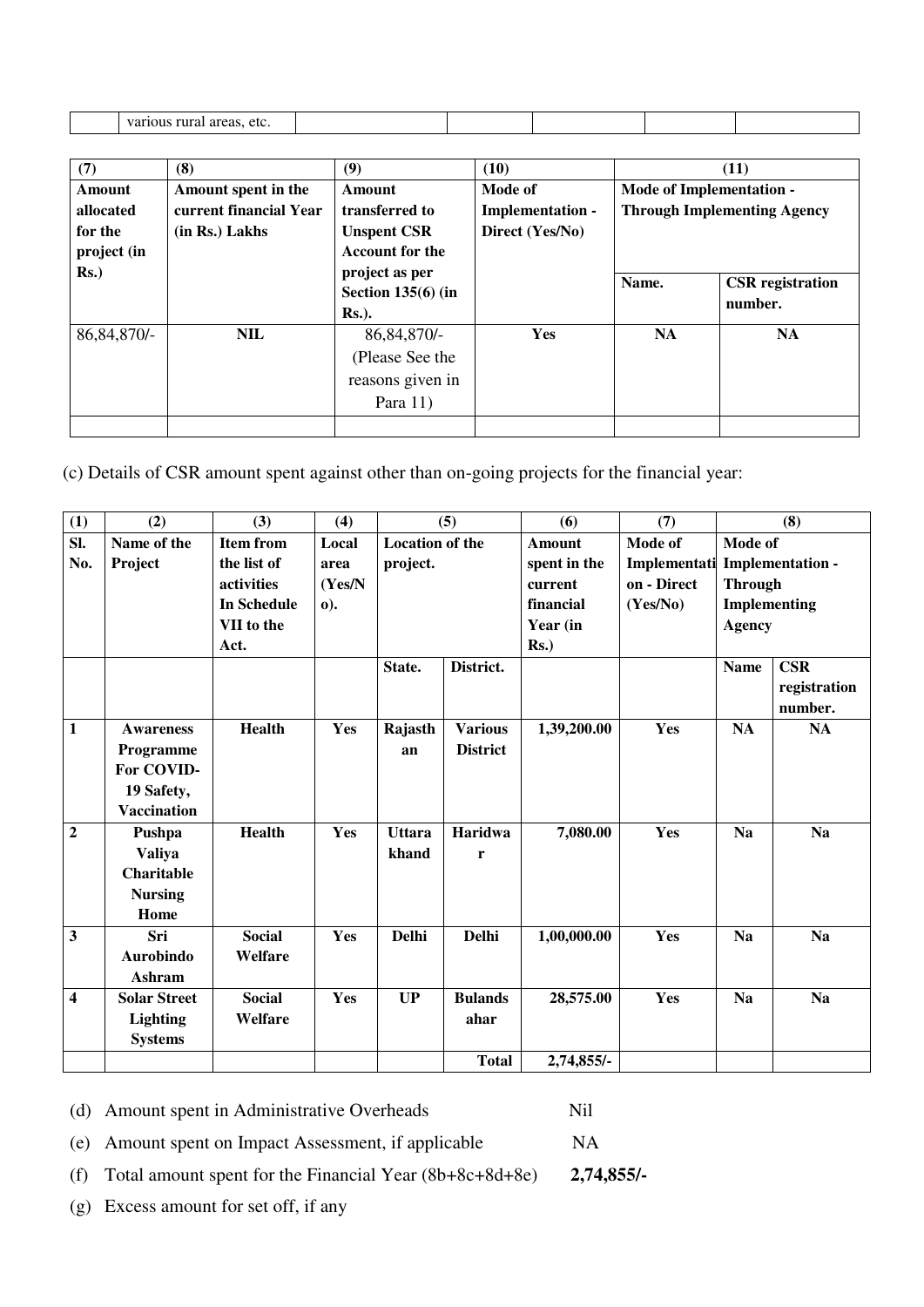|            | Sl. No. Particular                                                                                             | <b>Amount (in Rs.</b><br>Lakhs) |
|------------|----------------------------------------------------------------------------------------------------------------|---------------------------------|
| (i)        | Two percent of average net profit of the company as per section<br>135(5)                                      | 34,28,800/-                     |
| (ii)       | Total amount spent for the Financial Year                                                                      | $2,74,855/-$                    |
| (iii)      | Excess amount spent for the financial year $[(ii)-(i)]$                                                        |                                 |
| (iv)       | Surplus arising out of the CSR projects or programmes or activities<br>of the previous financial years, if any | $(-)$ 55,30,925/-               |
| $(\bf{V})$ | Amount available for set off in succeeding financial years [(iii)-(iv)]                                        |                                 |

9. (a) Details of Unspent CSR amount for the preceding three financial years

| SI.<br>No.     | Preceding<br>Financial<br>Year. | <b>Amount</b><br>transferred to<br><b>Unspent CSR</b> | <b>Amount</b><br>spent in the<br>reporting | Amount transferred to any fund<br>specified under Schedule VII as per<br>section $135(6)$ , if any. |                           | <b>Amount remaining to</b><br>be spent in succeeding<br>financial years. (in |                |  |
|----------------|---------------------------------|-------------------------------------------------------|--------------------------------------------|-----------------------------------------------------------------------------------------------------|---------------------------|------------------------------------------------------------------------------|----------------|--|
|                |                                 | Account<br>under section<br>$135(6)$ (in<br>$Rs.$ )   | <b>Financial Y</b>                         | Name of the<br><b>Fund</b>                                                                          | <b>Amount</b><br>(in Rs). | Date of<br>transfer.                                                         | $\mathbf{Rs.}$ |  |
|                | 2017-18                         | <b>NA</b>                                             | $23,18,638/-$                              |                                                                                                     |                           |                                                                              | <b>NIL</b>     |  |
| $\overline{2}$ | 2018-19                         | <b>NA</b>                                             | 16,96,489/-                                | $- -$                                                                                               | $ -$                      | $- -$                                                                        | $17,25,611/-$  |  |
| 3              | 2019-20                         | <b>NA</b>                                             | $3,44,186/-$                               | $- -$                                                                                               | $ -$                      | $- -$                                                                        | 38,05,314/-    |  |

(b) Details of CSR amount spent in the financial year for ongoing projects of the preceding financial year(s):

| $\bf{(1)}$     | (2)            | (3)                               | $\left( 4\right)$                                                            | (5)                  | (6)                                                                 | (7)                                                                                                 | (8)                                                                                                  | (9)                                                          |
|----------------|----------------|-----------------------------------|------------------------------------------------------------------------------|----------------------|---------------------------------------------------------------------|-----------------------------------------------------------------------------------------------------|------------------------------------------------------------------------------------------------------|--------------------------------------------------------------|
| <b>Sl. No.</b> | Project<br>ID. | <b>Name</b><br>of the<br>Project. | <b>Financial</b><br><b>Year in</b><br>which the<br>project was<br>commenced. | Project<br>duration. | <b>Total</b><br>amount<br>allocated for<br>the project<br>(in Rs.). | Amount<br>spent on<br>the project<br>in the<br>reporting<br><b>Financial</b><br>Year (in<br>$Rs$ ). | <b>Cumulative</b><br>amount<br>spent at the<br>end of<br>reporting<br>Financial<br>Year.<br>(in Rs.) | <b>Status of</b><br>the project -<br>Completed/<br>On-going. |
|                |                |                                   |                                                                              |                      |                                                                     |                                                                                                     |                                                                                                      |                                                              |

10. In case of creation or acquisition of capital asset, furnish the details relating to the asset so created or acquired through CSR spent in the financial year: (asset-wise details).

| $\left( a\right)$ | Date of creation or acquisition of the capital asset(s).                  |     |
|-------------------|---------------------------------------------------------------------------|-----|
| (b)               | Amount of CSR spent for creation or acquisition of capital asset.         |     |
|                   | Details of the entity or public authority or beneficiary under whose name |     |
| (c)               | such capital asset is registered, their address etc.                      | N/A |
| (d)               | Details of the entity or public authority or beneficiary under whose name |     |
|                   | such capital asset is registered, their address etc.                      |     |
| (e)               | Provide details of the capital asset(s) created or acquired (including    |     |
|                   | complete address and location of the capital asset).                      |     |